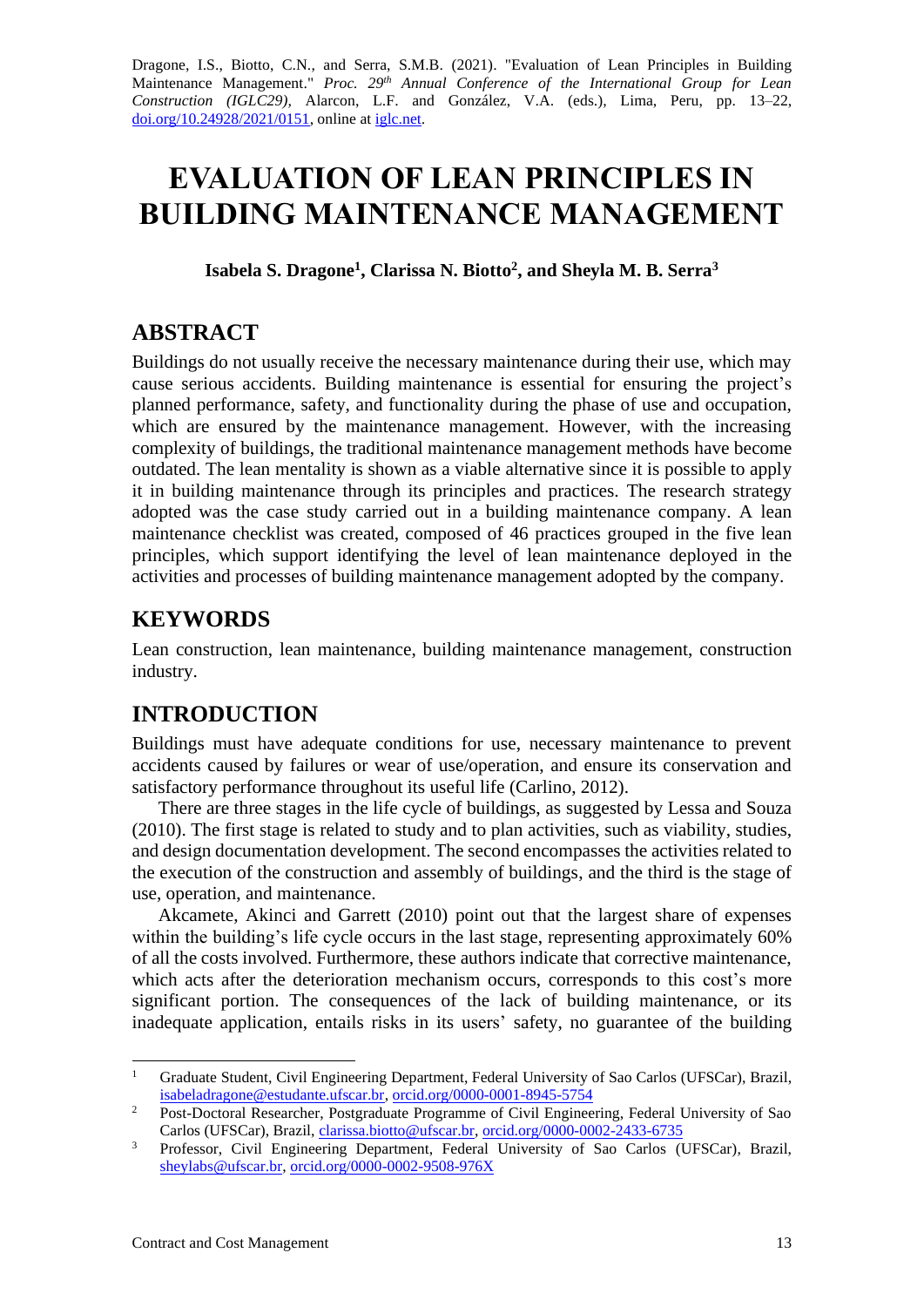lifespan, and high repair costs that could be avoided. According to the Brazilian Institute of Assessments and Engineering Expertise of São Paulo - IBAPE /SP (2015), more than 60% of buildings' accidents are caused by failures in maintenance and use.

In this context, maintenance management is responsible for planning, controlling, and executing building maintenance. However, the traditional management methods are no longer indicated, as they have not followed the evolution of buildings, which tend to have larger dimensions, especially vertically, besides existing more complex equipment and technologies that serve an increasing number of users (Abreu, Calado, and Requeijo, 2016). Thus, the importance of having more efficient maintenance has been demonstrated through recent studies that try to relate lean thinking with maintenance strategies, as claim Mostafa and Soltan (2014).

The lean philosophy aims to reduce activities or services that do not add value to the customer (user), and despite its initial development in the industrial environment, it can be applied in the service sector. Hence, it emerges the focus on lean maintenance, which still lacks studies on the drivers and barriers of implementation and its benefits for the building maintenance sector.

Therefore, through a case study, this paper proposes to identify the lean maintenance management principles and practices used by a company responsible for the building maintenance and in which conditions they are applied.

# **LITERATURE REVIEW**

#### **BUILDING MAINTENANCE MANAGEMENT**

To ensure that the buildings and systems meet their functional capability,requirements and users' safety, it is necessary to apply a set of conservation or recovery activities. called maintenance (ABNT NBR 5674, 2012). It ensures that the building complies with standards and laws (Abreu, Calado, and Requeijo, 2016). The maintenance system is the "set of procedures organised to manage maintenance services". It aims to preserve the building's original characteristics and prevent its loss of performance defined in the design, resulting from the degradation of its systems, elements, and components (NBR 5674 ABNT, 2012).

The usual functions of the building maintenance management are preparation of plans, procedures, and routines of maintenance, operation of equipment and building facilities, manage works, documentation of the building and related equipment, human and material resources, contracts of external service providers, and prepare maintenance budget ensuring rationalisation and cost control (NBR 5674 ABNT, 2012; Abreu, Calado and Requeijo, 2016). In addition, the BMM must perform preventive, corrective and routine maintenance activities (NBR 5674 ABNT, 2012).

#### **LEAN PRINCIPLES AND WASTE IN MAINTENANCE MANAGEMENT**

The five lean principles proposed by Jones and Womack (1996) are the same in maintenance aspects (Davies and Greenough, 2010, Mostafa, Dumrak, and Soltan, 2015). Moreover, Pinto (2013) describes these five principles from the lean maintenance perspective as:

- 1. Identify the value: what the customer expects with maintenance, zero breakdowns, zero accidents, zero costs, sustained increase in efficiency in operations, among others;
- 2. Map the value stream: identify which are the steps within maintenance that deliver value to the customer;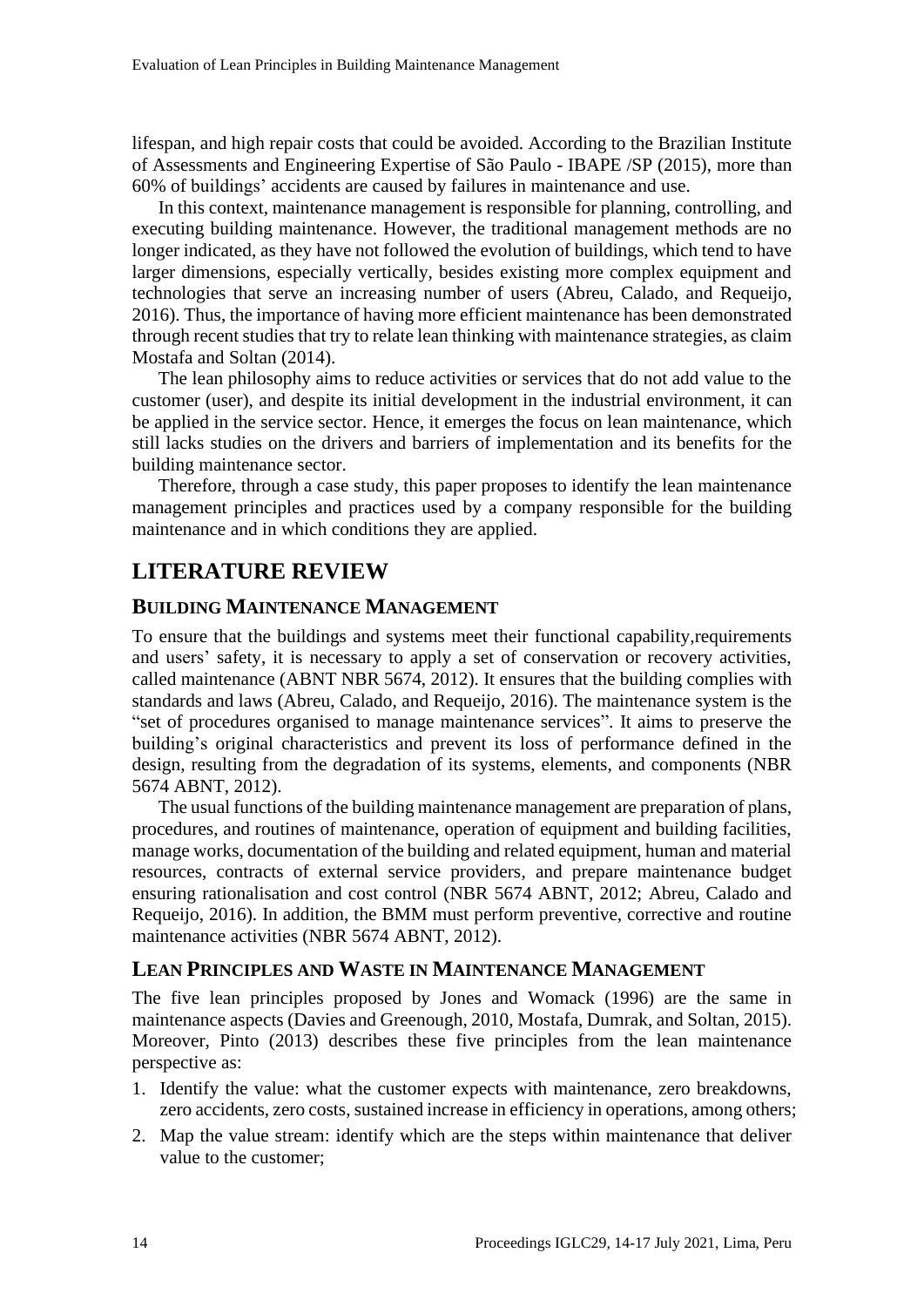- 3. Create a continuous flow of value: improving information, material and people flows in order to accelerate value creation processes by eliminating waste;
- 4. Establish pull: perform tasks only when necessary within the management of reserve materials, supplier management, and communication;
- 5. Seek perfection: encourage maintenance employees to improve performance with the adoption of systematic tools and methodologies that promote proactive practices and attitudes towards maintenance in order to eliminate activities that add time and cost;

Specifics actions should be taken to achieve the lean maintenance principles. For value definition, the organisational maintenance system must be define, including activities, planning, team, and training of those involved (Mostafa, Dumrak, and Solta, 2015). In identifying the value stream, the authors suggest mapping the maintenance value stream (current state), identifying waste in all activities and processes related to maintenance, and defining the performance measures of maintenance elements (Mostafa, Dumrak, and Solta, 2015).

In sequence, to create a continuous flow of value are the analysis of networks and waste practices, prioritisation of removing these, and documentation of gaps in the current state of maintenance management. Subsequently, it is recommended to reconfigure the value stream map (future state) with the selection of best lean practices, followed by the simulation and execution of lean maintenance that should have its overall effectiveness evaluated, thus configuring the step of applying the pull logic (Mostafa, Dumrak and Solta, 2015).

Finally, Mostafa, Dumrak, and Soltan (2015) suggest auditing lean maintenance results, creating standardisation of lean practices and procedures, developing teams and employees, and expanding lean practices to seek perfection in all processes.

Specifically for the maintenance of buildings, Abreu, Calado, and Requeijo (2016) propose applying lean philosophy in four phases/pillars based on the elimination of waste and the principles of continuous improvement (seeking perfection) definition/creation of value. The proposal of these authors, named Lean Building Maintenance (LBM), can be seen in Figure 1.



<span id="page-2-0"></span>Figure 1: Lean Building Maintenance House (adapted from Abreu, Calado, and Requeijo, 2016)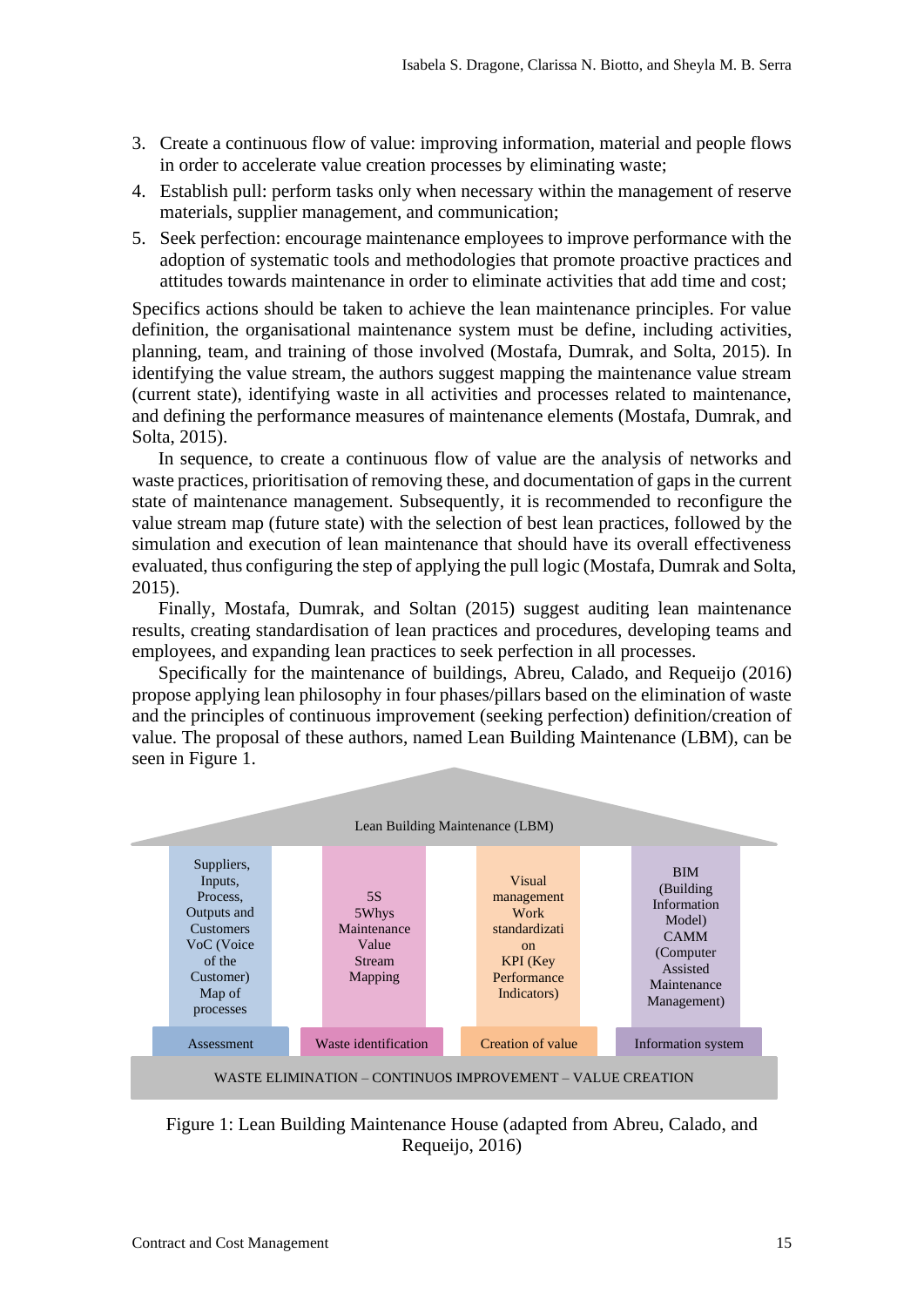The first phase/pillar of Figure 1 aims to evaluate the organisation's state and knowledge to obtain the diagnosis of the most accurate current state possible. The second aims to identify waste, such as activities that do not add value to the organisation and suggest improvements. Thus, the actions of the first and second phase of this proposal include the actions related to the principles "1. Identify value", "2. Map the value stream", and "3. Create a continuous flow" from the previous proposal.

The third stage resembles the stage that addresses the fourth and fifth principles of the previous proposal, which are, respectively, "4. Establish pull" and "5. Seek perfection". In this stage, after applying suggested lean tools and practices, the objective is to expose the value creation to the organisation by measuring the impact of the implemented improvements and the elaboration of standardisation of practices.

Finally, the fourth stage/pillar aims to implement a computerised system to support decision-making and enable a more efficient administration of the volume of information required to manage activities.

To achieve the objective of each phase, the authors propose tools that are exposed in [Figure](#page-2-0) 1 in their respective pillars.

#### **THE 8 WASTES IN MAINTENANCE**

The wastes within maintenance are proposed by different authors based on the original wastes defined by Ohno (1997). Within the bibliography, the proposals that most closely resemble each other are Pinto (2013), Clarke, Mulryan, and Liggan (2010), and Mostafa, Dumrak, and Soltan (2015). For Pinto (2013), the eight maintenance wastes are:

- 1. Unproductive work performing activities that do not add value, such as unnecessarily performing preventive maintenance tasks or at intervals smaller than what is necessary;
- 2. Rework incorrect performance of tasks that must be redone;
- 3. Waiting for resources long periods of inactivity due to the lack of availability of materials, workforce, equipment, or information to accomplish the task;
- 4. Poor inventory management not having or having excess material to perform the tasks;
- 5. Excessive transportation an excessive movement of materials and information due to the unavailability of documentation and work orders and provision of resources away from work areas;
- 6. Waste by movement loss of time in round trips due to the lack of an appropriate and unique place for the disposal of materials and documentation that are essential to the performance of maintenance services;
- 7. Ineffective data management a collection of information that is not necessary, absence of vital data collection or inefficiency in data collection due to the lack of interconnection of this data with maintenance processes, e.g., with inspections;
- 8. Under utilisation of resources an absence of the maximisation of resources is material or human, being the human exemplified by the non-use of such a skill set.

Clarke, Mulryan, and Liggan (2010) present the "incorrect application of machinery", which would be the incorrect operation of tools or choice of operational strategies that apply unnecessary maintenance services. Mostafa, Dumrak, and Soltan (2015) present in the "maintenance without the standard", as the operations are done as quickly as possible,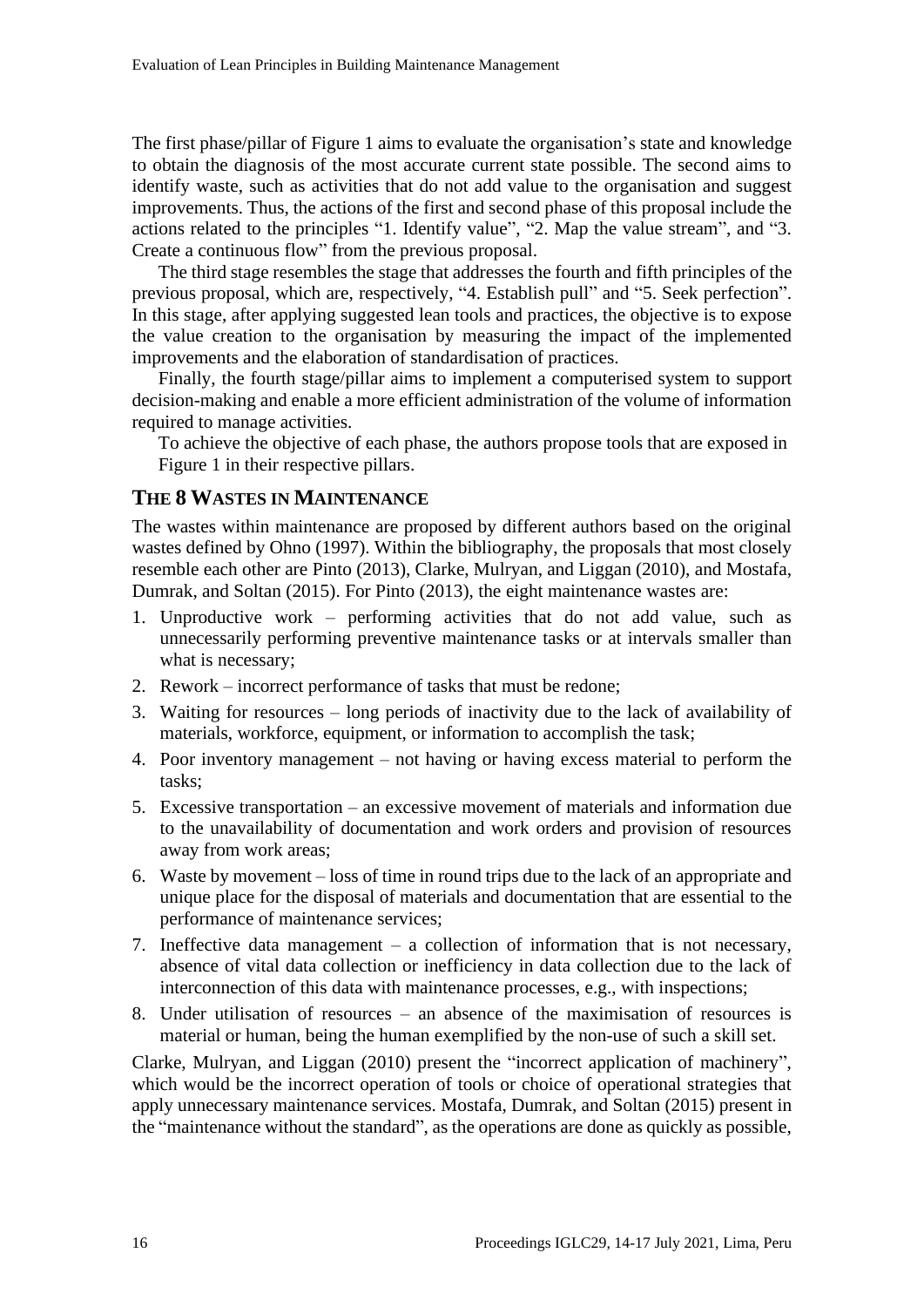without guidelines and standard procedures, eliminating the opportunity to perform a higher quality repair.

#### **LEAN PRACTICES AND TOOLS**

Lean tools represent applying the principles during this philosophy's implementation (Mostafa, Dumrak, and Soltan, 2015). Among the various existing tools, those that cover maintenance activities are: 5S; 5Whys; Total Production Management (TPM); *Kaizen*; *Poka-Yoke*; *Kanban;* Process Mapping (PM); Computerized Maintenance Management System (CMMS)/Computer-Aided Maintenance Management (CAMM); Just In Time; Failure Mode and Effect Analysis (FMEA); standardisation of procedures; Value Stream Mapping (VSM); Visual Management (Smith, 2004, Davies, Davies and Greenough, 2010*,* Mostafa, 2015, Abreu, Calado and Requeijo, 2016).

Building Information Model (BIM) can also help organisations manage maintenance information (Mostafa, Dumrak, and Soltan, 2015). Furthermore, PM differs from VSM by focusing on individual processes rather than material flows and product-related information. Also, the future state view of a Process Map is defined in noticeable improvements and does not consider lean principles such as VSM (Ferro, 2005).

### **RESEARCH METHOD**

The research strategy adopted was the case study in a building maintenance company. It was developed a lean maintenance checklist for data collection with the study's participants.

#### **DATA COLLECTION**

The literature review was the basis for structuring the initial data collection tool, mainly NBR 5674 (ABNT, 2012) and lean principles. It was developed in joint with the participating company as a research protocol to diagnose their processes and understand the maintenance activities flow. Furthermore, the protocol inspired the tool for conducting qualitative exploratory research based on the method proposed by Toledo and Shiaishi (2009).

The final version of the checklist was divided into three parts: characterisation of the company and interviewees; identification of procedures, activities, tools, and practices used in maintenance management through lean maintenance principles (criteria). A set of best practices has been established for each principle of lean maintenance (criteria) based on the bibliographic review. This third part of the checklist (Table 1) contains 46 items to evaluate lean maintenance principles.

It is noteworthy to mention that the data collection was performed remotely through videoconferencing tools due to the social distance imposed by the Covid-19 pandemic. The application of the questionnaire had a duration of one and a half hours on average. The interviewee was the Maintenance Manager of the studied company, and it was not requested that he knew lean concepts.

#### **DATA ANALYSIS METHOD**

The data analysis was based on the method proposed by Saurin and Ferreira (2008), in which the criteria are analysed individually, qualitative, and quantitatively. Each lean principle, i.e., criterium, of the checklist had a total score resulted by the sum of each practices' scores. The researchers attributed the score according to the lean practice level in maintenance management (see Table 2).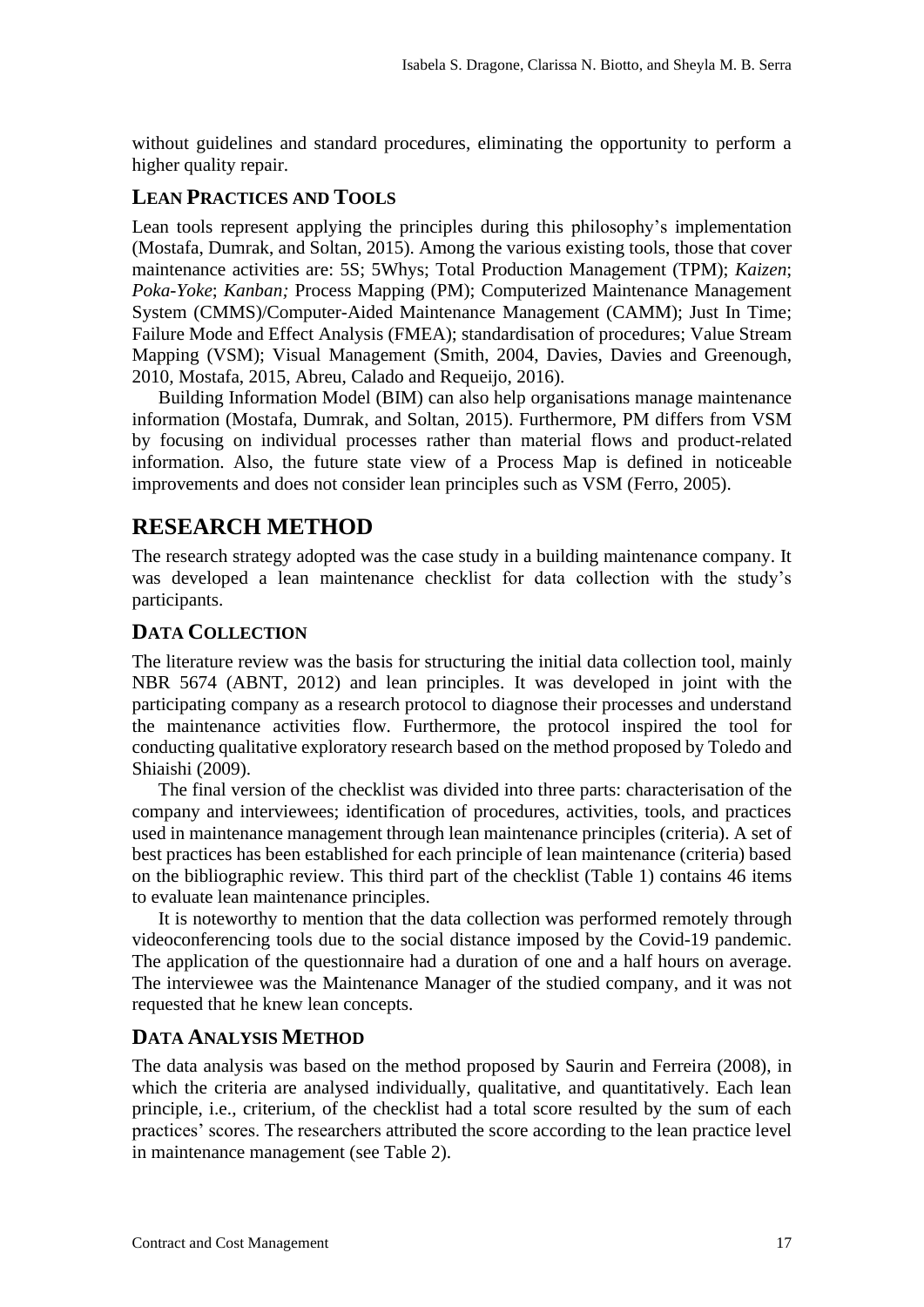### Table 1: Checklist for the evaluation of lean maintenance principles in buildings

| <b>Eatly 1. CHECKITS TOT THE EVALUATION OF IGALE</b> |                                                                                                                                                |  |  |
|------------------------------------------------------|------------------------------------------------------------------------------------------------------------------------------------------------|--|--|
| 1                                                    | <b>Identify the value</b>                                                                                                                      |  |  |
| 1.1                                                  | There is a maintenance plan                                                                                                                    |  |  |
| 1.2                                                  | The maintenance plan is periodically reviewed                                                                                                  |  |  |
| 1.3                                                  | There is a standardised protocol/process for supplier<br>management                                                                            |  |  |
| 1.4                                                  | Is there a system for identifying the opinion, need and<br>preferences of the end customer (VoC)                                               |  |  |
| 1.5                                                  | Pre-site inspections are carried out periodically                                                                                              |  |  |
| 1.6                                                  | End customers (users) are oriented on proper use and<br>emergencies<br>Maintenance personnel are trained to learn about the                    |  |  |
| 1.7                                                  | philosophy, principles, and basic practices of lean<br>maintenance                                                                             |  |  |
| 1.8                                                  | There is a computerised system for information<br>management                                                                                   |  |  |
| $\overline{2}$                                       | <b>Map the value stream</b>                                                                                                                    |  |  |
| 2.1                                                  | There is a map of maintenance processes                                                                                                        |  |  |
| 2.2                                                  | There is a map of the current state of the maintenance<br>process                                                                              |  |  |
| 2.3                                                  | A team draws up the current state map with<br>representatives from each part of the process                                                    |  |  |
| 2.4                                                  | There are indicators for maintenance management                                                                                                |  |  |
| 2.5                                                  | There are evaluation and review of the indicators of the                                                                                       |  |  |
| 2.6                                                  | Area indicators and metrics are disseminated to all<br>employees                                                                               |  |  |
| 2.7                                                  | The use of visual devices is disseminated for the sharing<br>of information                                                                    |  |  |
| 2.8                                                  | There is a computerised system for information<br>management                                                                                   |  |  |
| 3                                                    | <b>Create continuous value flow</b>                                                                                                            |  |  |
| 3.1                                                  | There is a future state map, and action plans to<br>implement it                                                                               |  |  |
| 3.2                                                  | A team with representatives from each part of the<br>process analyses the map of the current state and<br>elaborates the future state          |  |  |
| 3.3                                                  | Structured tools are used for analysis and waste<br>solution, such as 5Whys, fishbone diagram, or<br>brainstorming                             |  |  |
| 3.4                                                  | There is an application of 5S or similar programs                                                                                              |  |  |
| 3.5                                                  | There is a preference for preventive maintenance rather<br>than corrective maintenance                                                         |  |  |
| 3.6                                                  | There are operation sheets and standard routines to<br>guide maintenance activities                                                            |  |  |
| 3.7                                                  | There is a maintenance plan                                                                                                                    |  |  |
| 3.8                                                  | There are specific locations for depositing materials and<br>searching for information, and these favours the<br>performance of the activities |  |  |

- 3.9 The use of visual devices is disseminated for information sharing and visualisation of the process
- flow from start to finish 3.10 There is the autonomy of employees to perform their duties (no need for verification by the highest positions)
- **4. Establish pull**  $4.1$  There is a computerised system for information management 4.2 There are devices to pull process activities 4.3 There are devices to identify the removal of items from the process, such as materials and equipment 4.4 If kanban cards are used, the subsequent activity removes information from the preceding only in the quantities and in the necessary time 4.5 There are no large stocks 4.6 Supplier deliveries are pulled rather than pushed 4.7 Suppliers deliver in small batches and often 4.8 Devices for pulling material deliveries contain information about what is requested when to arrive, how much, and where it should be stored 4.9 There is an established partnership with suppliers 4.10 There is an established partnership with outsourced services when necessary **5 Seek perfection** 5.1 There is an evaluation of the indicators of the area 5.2 Structured tools are used for analysis and troubleshooting, such as PDCA, 5Whys, 5W2H, fishbone diagram, or brainstorming 5.3 Action plans are drawn up for improvements 5.4 Senior management is involved with improvement programs 5.5 New implemented practices are expanded to other activities/processes 5.6 The improvements made are standardised 5.7 Employees participate in the development of standards to incorporate their experiences into them
- 5.8 The goals and indicators of the area are clearly defined and communicated to all involved
- 5.9 The goals of the area are clearly and objectively unfolded so that continuous improvement actions contribute to achieving them
- 5.10 philosophy, principles, and basic practices of lean Maintenance personnel are trained to learn about the maintenance

#### Table 2: Parameters for the evaluation of the lean maintenance practices

| <b>Parameters</b>               | Description of the level of application                                                                        | Score |
|---------------------------------|----------------------------------------------------------------------------------------------------------------|-------|
| Does not apply (NA)             | the practice is not applied due to the company's characteristics                                               | 0.0   |
| Does not exist (NE)             | the practice is not present in the company                                                                     | 0.0   |
| Very weak application<br>(VWA)  | the practice has its use started recently in the company or is practised<br>rarely or for a specific situation | 2,5   |
| Weak application (WA)           | the practice is in use in the company but is applied in a few situations                                       | 5.0   |
| Strong application (SA)         | the practice is in use in the company and is applied to most situations                                        | 7.5   |
| Very strong application<br>/SA) | the practice is already fully consolidated in the company and use                                              | 10.0  |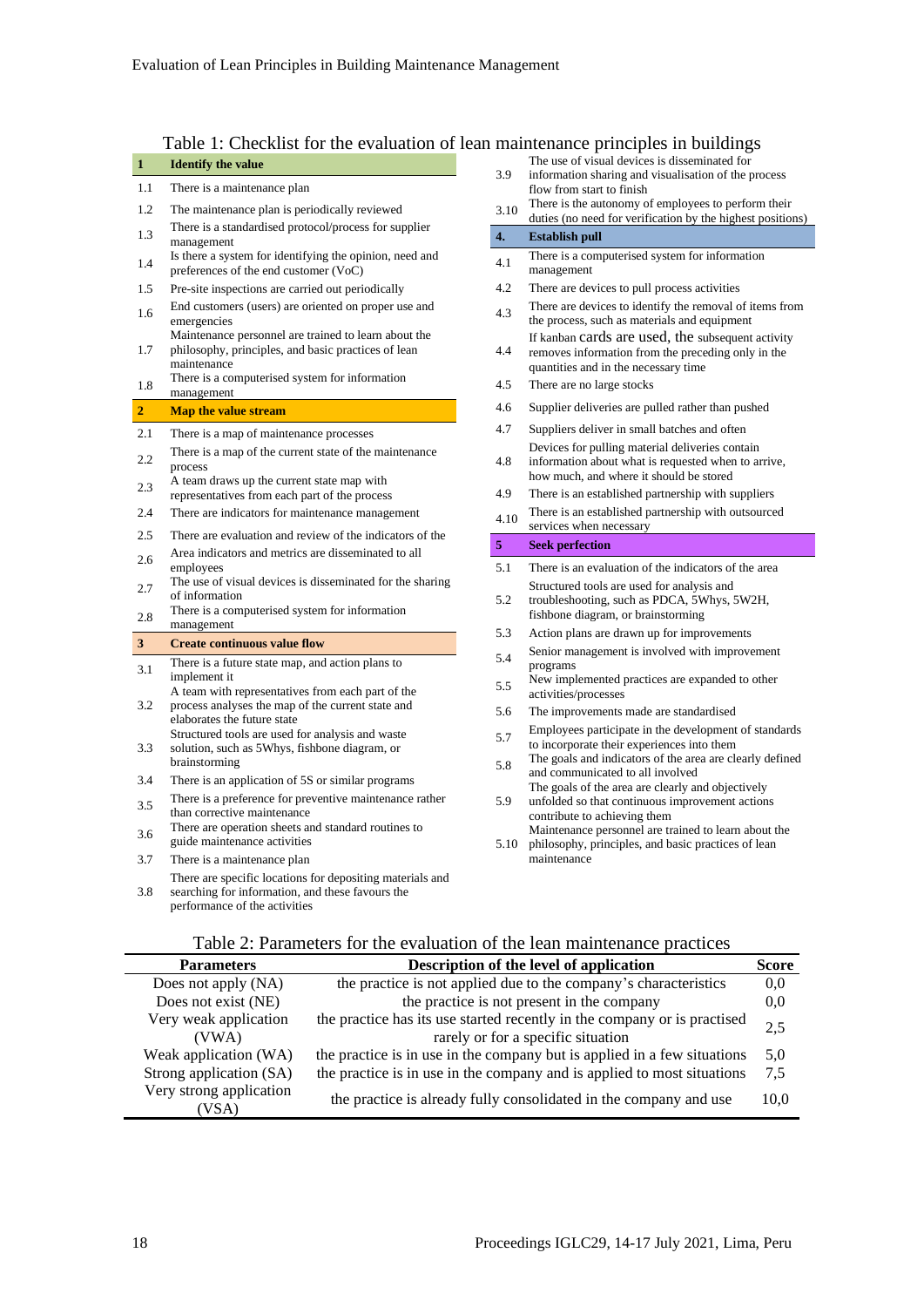The following equation gives the scores for each lean maintenance principle: A is the number of applicable practices; B is the number of very weak application (VWA) practices; C is the number of weak application (WA) practices; D is the number of strong application (SA) practices, and E is the number of very strong application (VSA) practices.

$$
Score = \frac{(Bx2,5) + (Cx5,0) + (Dx7,5) + (Ex10,0)}{A}
$$

#### **THE CASE STUDY COMPANY**

The case study was conducted in a maintenance management company located in São Paulo, Brazil. The company was identified in the Brazilian Association of Facilities' (ABRAFAC) register. It is a Brazilian firm founded in 1985, which operates in the industrial maintenance sector, facilities, administration, and logistics, having 35,000 employees in Brazil and Argentina and 300 customers, serving approximately 1500 units in Brazil and 1 in Argentina.

For each new client, a contract is drawn up according to their needs. For the case study, the maintenance company had a fixed maintenance team in the clients' facilities: they served three industrial buildings of approximately 78,000 sqm and ages from 5 to 25 years. The team consisted of nine employees: one maintenance supervisor, one planner, two electricians, one maintenance officer, one maintenance assistant, one refrigeration mechanic, one painter and one builder. In this case, the builder assists other employees and performs the inspection of equipment and systems.

## **RESULTS - COMPANY'S LEAN MAINTENANCE PRINCIPLES SCORE**

The results of the application of the lean principles in building maintenance management are depicted in Figure 2 there is a score for the practices applied by the maintenance company. The average score of company for the principles is in chart 6 - Figure 2.



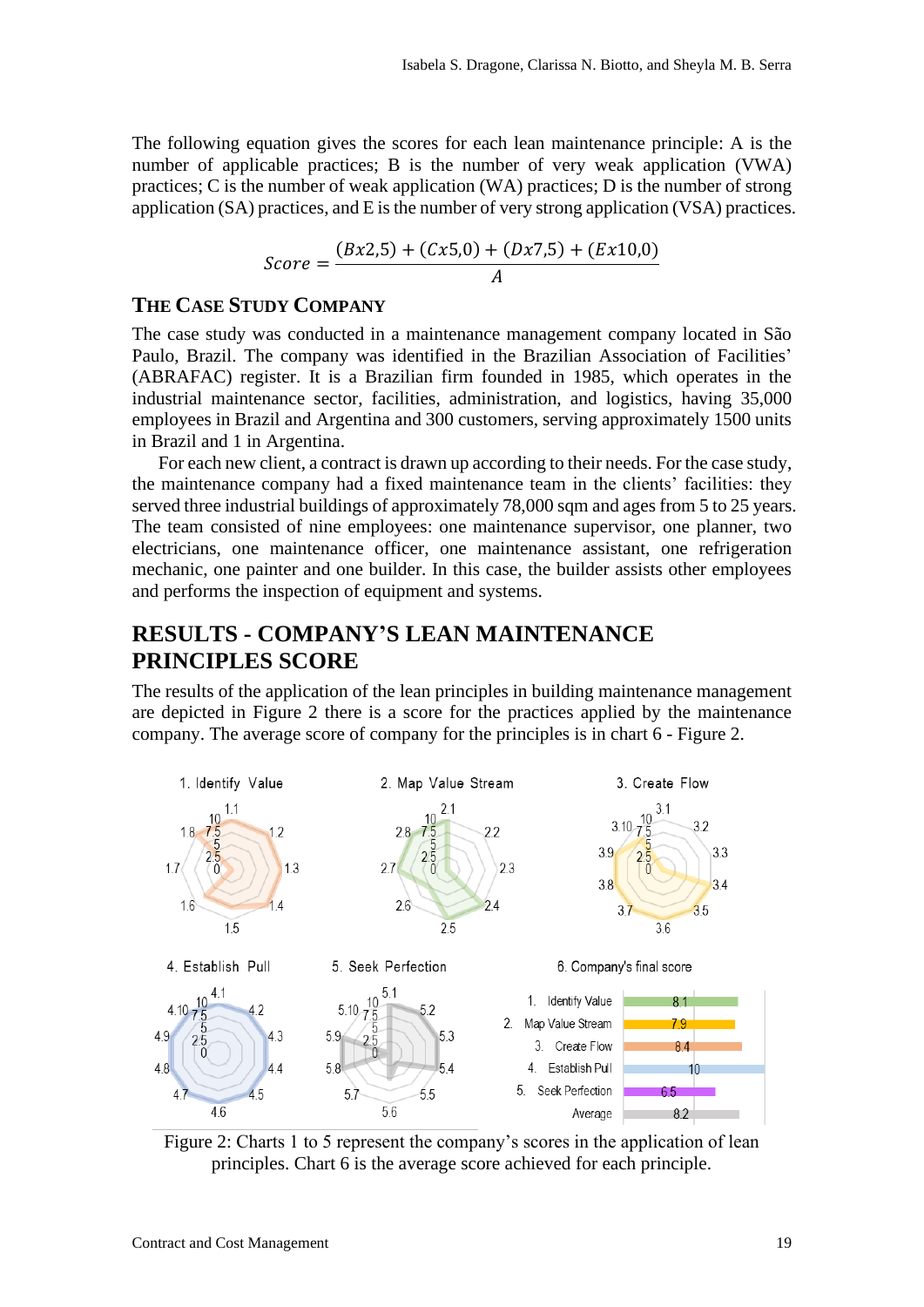In principle **"1. Define Value"** (note 8.1), the company highlighted the application of a customer's satisfaction survey with the periodicity of 6 months, evaluations of corrective work, which is also a metric for management, in addition to a frequent dialogue with the unit manager. These actions indicate a concern with the users' opinions, needs, and preferences. The first two practices are recorded in a computerised management system. It was also detected other relevant practices, such as the maintenance plan; standardised process for suppliers' management; building inspections; and users' guidance regarding the building's use and operation, including emergencies.

It has also been reported that clients invest in preventive maintenance and others who focus only on corrective maintenance. Others require verification of all services performed, making it difficult to flow activities. All these requirements are defined in advance in the contract and are the basis for the service provider's maintenance. In addition, it reveals an identification of the value coming from the contract since all customer/users' preferences are defined.

The principle **"2. Map the value stream"** (score 7.9) regards disseminating indicators and metrics. The indicators are essential to perform a critical and systemic analysis of the deployed building maintenance management and help identify waste. The company has the following indicators: productivity; the percentage of preventive maintenance execution; the number of orders in "backlog" (orders that were not performed); deviation scheduled vs executed correctives; and the service lead time per order. The tool suggested in the literature review, Value Stream Map, is not applied. However, the company uses the process map, which is disseminated visually by the computerised management system and accessed by all employees through mobile devices, such as smartphones or tablets.

The maintenance plan for each asset also contains standardised maintenance procedures. These procedures support creating a continuous flow of value according to Principle **"3. Create Flow"** (note 8,4). As a rule, imposed by the contractor, the company applies the 5S in the office and warehouse. In addition, the computerised system centralised the maintenance process information, being possible to verify the activities statuses. Also, employees have the autonomy to carry out their activities, and checks are required by the supervisor only when it interferes with safety or essential activities to production.

The principle **"4. Establish Pull"** reached the maximum score (10.0) since the computerised management system pulls the process activities, besides having a small inventory and partnership with suppliers and subcontractors. In addition, the computerised system records the requested materials by suppliers, their quantities, and the delivery dates.

The principle **"5. Seek perfection"** (score 6.8) has the lowest evaluation score. It is mainly due to employees' non-participation in the practice's standardisation and the lack of training on lean philosophy. However, other practices of this principle have been implemented, such as the PDCA and the Ishikawa diagram. An example of improvement was implementing the DDS (Daily Dialogue on Safety), reducing about 99% of accidents.

Due to the lack of training on lean philosophy, the non-participation of employees in the standardisation of practices, and the presentation of goals focused only on individual productivity, and it is evident that there is no involvement of all hierarchical levels in the continuous improvement.

In principles 2 and 5 (Map the value stream and Seek perfection), the deployed process map and indicators do not consider aspects of lean philosophy, such as *waste,* which would lead to continuous improvements.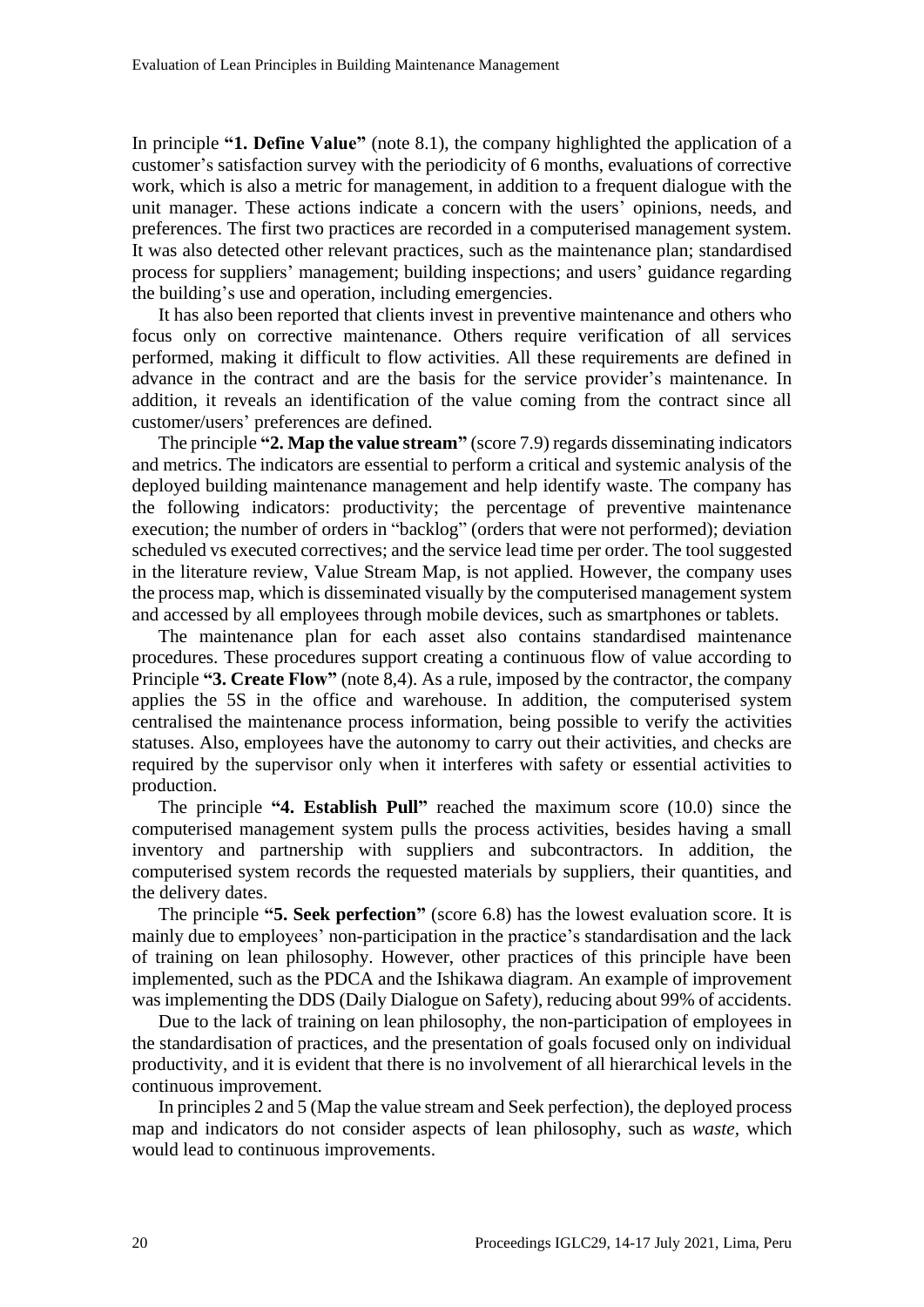In conclusion, it was verified that the company presented high marks for all the principles of lean maintenance despite not having any specific program of lean. The final score obtained by the company was impacted by the client preferences established in the contract, namely, the level of services quality, the types of maintenance to be performed, level of employees' autonomy, application of 5S, among other requirements such as monthly presentations of five improvement proposals.

### **CONCLUSIONS**

Despite the consensus regarding the importance of building maintenance, there are still many buildings in which it is neglected or misunderstood, resulting in risks to its users' safety, no guarantee of the lifespan of the building, and high costs that could be avoided. Maintenance management is responsible for planning, controlling, and executing building maintenance, ensuring compliance with requirements.

Hence, a case study in a building maintenance and management company was carried out to evaluate its lean maintenance practices within its client. Results obtained through the application of a checklist showed that the maintenance management prioritises preventive and predictive maintenance activities and the application of many lean practices and tools, reaching grades between 6.8 and 10.0 and an average of 8.2 for the five lean maintenance principles. Furthermore, the average score was obtained after applying the checklist prepared with the best practices observed in the literature, demonstrating that the company can improve based on lean principles and technical standards for maintenance management.

Several requirements pointed out by NBR 5674 (ABNT, 2012) are framed as good practices of the lean maintenance principles, which contributed to the excellent average obtained. As the company is hired to do maintenance management, it became an expert and started to incorporate some lean practices due to the request and influence of customers/users in the implementation of contracts. This point of outsourcing the service can be considered as a positive impact to achieve a high score.

The organisational culture had also impacted positively on the results regarding the lean practices: the understanding of maintenance and the importance to perform different maintenance types; the application of 5S; the use of small inventories; the development of partnerships with suppliers and subcontractors. The isolated application of practices and tools does not guarantee the application of lean mentality since critical points such as the involvement of all employees in the improvement processes and the identification of waste and employees' training on lean were not applied in the case study.

Therefore, the lean mentality can help build maintenance management since it is implemented strategically, addressing its concepts and not only practices and tools. However, more important than its implementation is the attention paid to the normative requirements and recommendations of the bibliography for efficient building maintenance management.

### **ACKNOWLEDGMENTS**

The second author would like to thank Coordenação de Aperfeiçoamento de Pessoal de Nível Superior - Brasil (CAPES), for the PNPD postdoctoral scholarship.